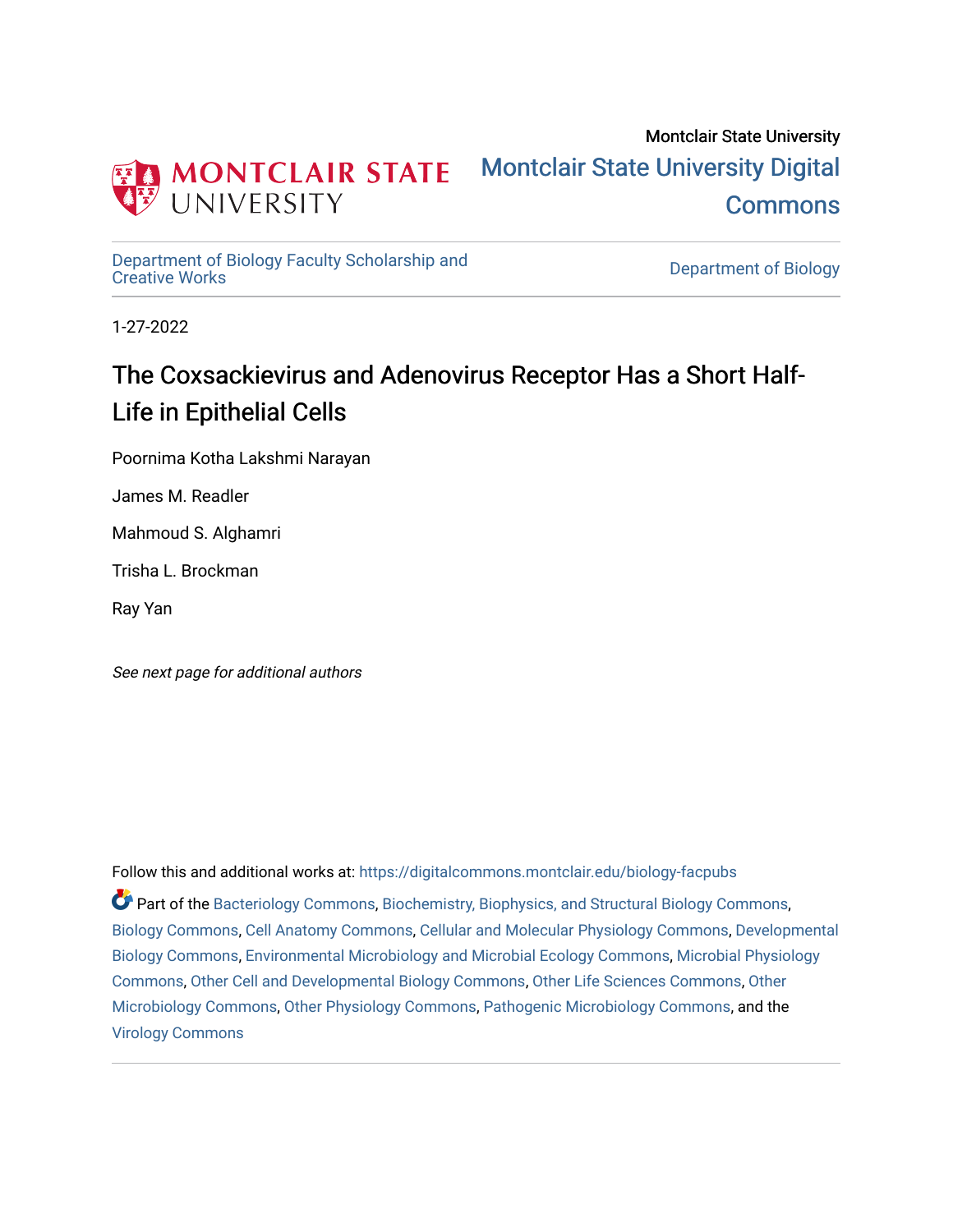## Authors

Poornima Kotha Lakshmi Narayan, James M. Readler, Mahmoud S. Alghamri, Trisha L. Brockman, Ray Yan, Priyanka Sharma, Vladislav Snitsarev, Katherine J.D.A Excoffon, and Abimbola O. Kolawole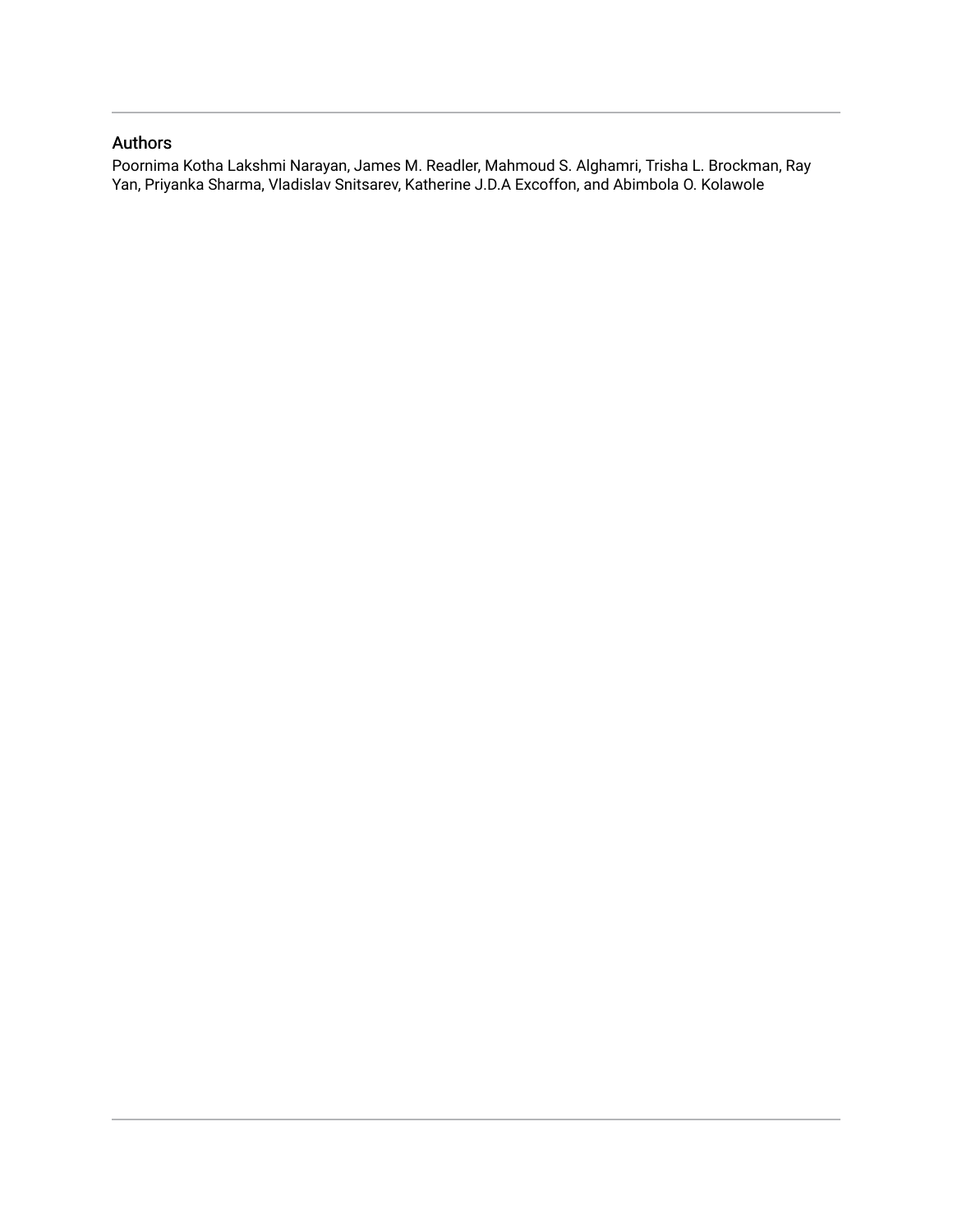



## *Communication* **The Coxsackievirus and Adenovirus Receptor Has a Short Half-Life in Epithelial Cells**

**Poornima Kotha Lakshmi Narayan 1,2,†, James M. Readler 1,2,†, Mahmoud S. Alghamri 1,2, Trisha L. Brockman <sup>1</sup> , Ran Yan <sup>1</sup> , Priyanka Sharma <sup>1</sup> , Vladislav Snitsarev <sup>3</sup> , Katherine J. D. A. Excoffon 1,2 and Abimbola O. Kolawole 1,2,[\\*](https://orcid.org/0000-0001-8520-865X)**

- <sup>1</sup> Department of Biological Sciences, Wright State University, Dayton, OH 45435, USA; poornimakotha@gmail.com (P.K.L.N.); readler.3@wright.edu (J.M.R.); alghamma@med.umich.edu (M.S.A.); trisha.brockman.20@gmail.com (T.L.B.); renaranyan@gmail.com (R.Y.); priyankasharma18@gmail.com (P.S.); katherine.excoffon@wright.edu (K.J.D.A.E.)
- <sup>2</sup> Biomedical Sciences PhD Program, Wright State University, Dayton, OH 45435, USA
- <sup>3</sup> Biology Department, Montclair State University, Montclair, NJ 07043, USA; Snitsarevv@mail.montclair.edu
- **\*** Correspondence: ola.kolawole@wright.edu; Tel.: +1-9377752301; Fax: +1-9377753320
- † These authors contributed equally to this work.

**Abstract:** The coxsackievirus and adenovirus receptor (CAR) is an essential cellular protein that is involved in cell adhesion, cell signaling, and viral infection. The 8-exon encoded isoform ( $CAR<sup>ExB</sup>$ ) resides at the apical surface of polarized epithelia, where it is accessible as a receptor for adenovirus entering the airway lumen. Given its pivotal role in viral infection, it is a target for antiviral strategies. To understand the regulation of  $CAR<sup>Ex8</sup>$  and determine the feasibility of receptor downregulation, the half-life of total and apical localized  $CAR<sup>Ex8</sup>$  was determined and correlated with adenovirus transduction. Total and apical CAR<sup>Ex8</sup> has a relatively short half-life of approximately 2 h. The halflife of apical CAR<sup>Ex8</sup> correlates well with adenovirus transduction. These results suggest that antiviral strategies that aim to degrade the primary receptor for apical adenovirus infection will be effective within a relatively short time frame after application.

**Keywords:** human adenovirus; coxsackievirus and adenovirus receptor; half-life; polarized epithelia

Acute respiratory tract infections are a major cause of morbidity and mortality worldwide, especially among children and elderly populations. In particular, respiratory viruses are one of the major contributors of acute respiratory tract infections [\[1,](#page-7-0)[2\]](#page-7-1). Human adenoviruses (HAdV) mediate respiratory infections that are usually self-limiting in healthy individuals. However, these viruses can occasionally cause fatal illness in both adults and children, especially in immunosuppressed populations [\[3\]](#page-7-2). Novel approaches to inhibit HAdV infection in both healthy and susceptible populations are likely to reduce the morbidity and mortality associated with HAdV pathogenesis. HAdV are classified into seven species (HAdV-A through -G) and include more than 100 genotypes [\(http://hadvwg.gmu.edu/122021\)](http://hadvwg.gmu.edu/122021) [\[4\]](#page-7-3). Like all viruses, the first step for successful HAdV infection is attachment to the host cell. All species, except HAdV-B, can use the coxsackievirus and adenovirus receptor (CAR) as the primary receptor for attachment [\[5](#page-7-4)[–7\]](#page-7-5). Two transmembrane isoforms of CAR are present in polarized epithelial cells: an isoform encoded by the first seven exons  $(CAR^{E\times7})$  of the *CXADR* gene and an isoform that is alternatively spliced from a cryptic splice site within the seventh exon to the eighth exon  $(CAR<sup>Ex8</sup>)$  [\[8](#page-7-6)[,9\]](#page-7-7). As a result of this differential splicing event,  $CAR<sup>Ex7</sup>$  and  $CAR<sup>Ex8</sup>$  differ only in the amino acid sequence at the extreme C-terminus. This difference is responsible for the differential localization of the two CAR isoforms within polarized epithelial cells.  $\text{CAR}^{\text{Ex7}}$ , the more abundant isoform, localizes at the basolateral surface of polarized epithelial cells, while CAR<sup>Ex8</sup> localizes at the apical surface. Our lab has previously shown that CAR<sup>Ex8</sup>



**Citation:** Kotha Lakshmi Narayan, P.; Readler, J.M.; Alghamri, M.S.; Brockman, T.L.; Yan, R.; Sharma, P.; Snitsarev, V.; Excoffon, K.J.D.A.; Kolawole, A.O. The Coxsackievirus and Adenovirus Receptor Has a Short Half-Life in Epithelial Cells. *Pathogens* **2022**, *11*, 173. [https://doi.org/10.3390/](https://doi.org/10.3390/pathogens11020173) [pathogens11020173](https://doi.org/10.3390/pathogens11020173)

Academic Editor: Lawrence S. Young

Received: 13 December 2021 Accepted: 24 January 2022 Published: 27 January 2022

**Publisher's Note:** MDPI stays neutral with regard to jurisdictional claims in published maps and institutional affiliations.



**Copyright:** © 2022 by the authors. Licensee MDPI, Basel, Switzerland. This article is an open access article distributed under the terms and conditions of the Creative Commons Attribution (CC BY) license [\(https://](https://creativecommons.org/licenses/by/4.0/) [creativecommons.org/licenses/by/](https://creativecommons.org/licenses/by/4.0/)  $4.0/$ ).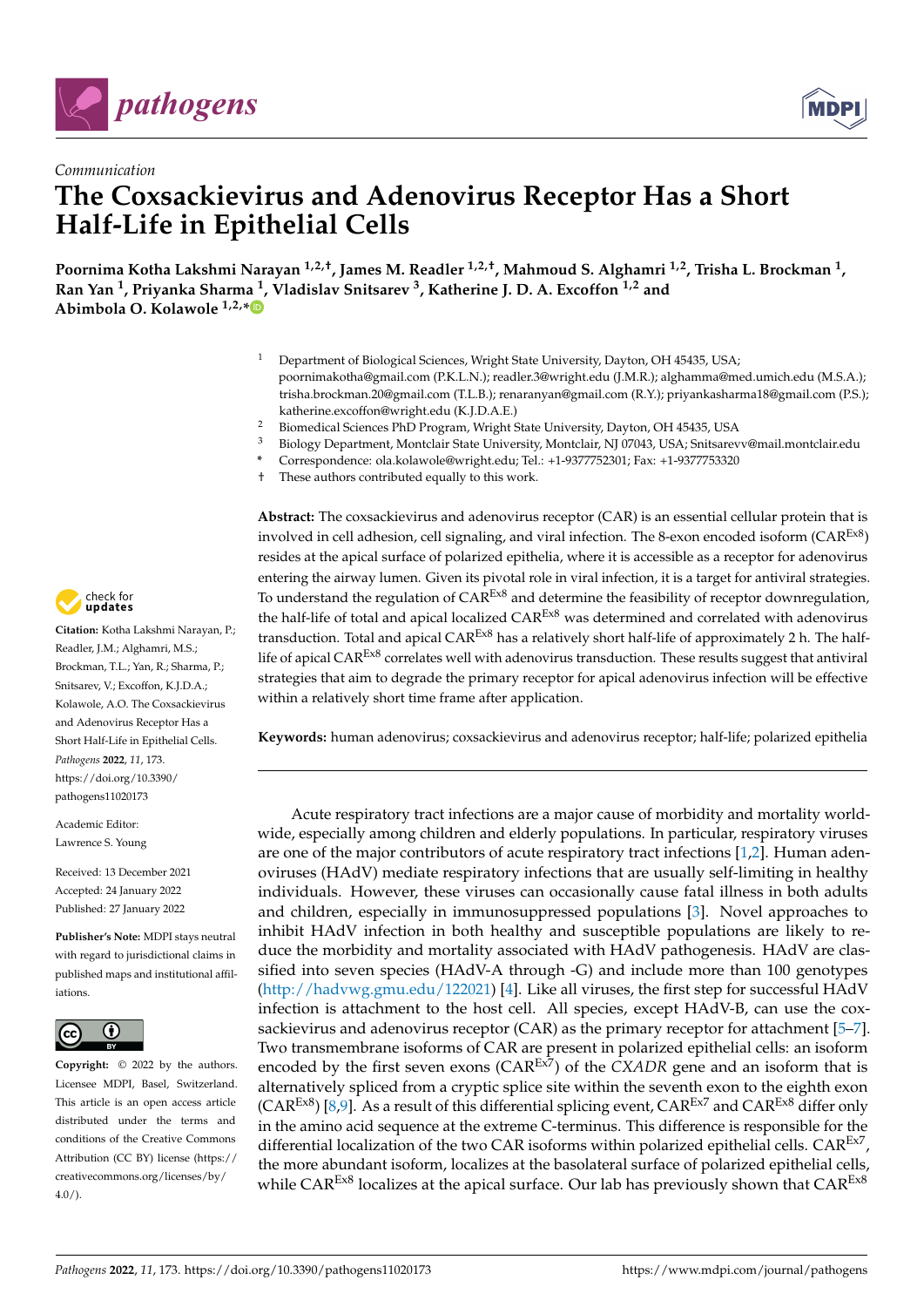mediates apical adenoviral infection in polarized epithelial cells and that the susceptibility to adenovirus infection correlates with the level of  $CAR<sup>Ex8</sup>$  expression [\[8,](#page-7-6)[10](#page-7-8)[–14\]](#page-8-0). Moreover, HAdV appears to have co-opted an innate immune response that stimulates the expression and the localization of  $CAR^{\text{Ex8}}$  at the apical surface of polarized epithelial cells in order to more efficiently gain entry and initiate infection [\[13\]](#page-8-1).

CAR has many important physiologic functions, including: homophilic and heterophilic cellular adhesion, immune activation, and cardiac conduction [\[15](#page-8-2)[–21\]](#page-8-3). CAR knockout is embryonically lethal as it is crucial for normal development of the heart and lymphatic system [\[21](#page-8-3)[–24\]](#page-8-4). CAR expression is shown to correlate with some types of epithelial cell-derived cancer, such as lung, breast, ovary, and cervical cancers [\[18,](#page-8-5)[25](#page-8-6)[–30\]](#page-8-7). In polarized epithelial cells,  $CAR<sup>Ex7</sup>$  forms homodimers on the basolateral surface with those on the adjacent cells and is essential for maintaining the epithelial cell junctions and barrier integrity [\[31–](#page-8-8)[34\]](#page-8-9). We also discovered a novel function for  $CAR<sup>E<sub>x8</sub></sup>$ , which is to facilitate the innate immune response by serving as an adhesion protein for infiltrating neutrophils at the apical surface of polarized epithelial cells [\[13\]](#page-8-1). Given the physiologic importance of CAR<sup>Ex8</sup>, it is logical to assume that regulatory mechanisms tightly control its expression. Therefore, the goal of these studies was to determine the half-life of  $CAR<sup>ExB</sup>$ and correlate the expression levels at the apical surface with adenovirus infection for a better understanding of CAR<sup>Ex8</sup> regulation.

The generation of MDCK cell lines stably carrying a doxycycline (Dox)-inducible expression cassette for FLAG-tagged human CAR<sup>Ex8</sup> has previously been described in detail [\[13\]](#page-8-1). In order to determine the half-life of  $CAR<sup>Ex8</sup>$  in the inducible epithelial cells, we first asked how long it takes to detect  $CAR^{Ex8}$  expression after exposure to Dox. To address this question, MDCK-CAR<sup>Ex8</sup> stable cells were seeded in a plastic 12-well dish in FBS tet<sup>(−)</sup> media. The cells were induced with 100 ng/mL Dox for 24 h, and then harvested at the indicated time points. Cell lysates were analyzed for FLAG-tagged CAR<sup>Ex8</sup> protein expression via Western blot (WB) as previously described [\[10\]](#page-7-8).  $CAR<sup>E\times8</sup>$  could be detected as early as 4 h after induction with Dox and increased over time (Figure [1A](#page-4-0)). The removal of Dox causes the translation of FLAG-tagged human  $CAR<sup>E<sub>x8</sub></sup>$  to cease, allowing for the measurement of  $CAR<sup>Ex8</sup>$  turnover. The results show that the induced  $CAR<sup>Ex8</sup>$  protein degraded over time and was undetectable after 24 h. Next, using a pulse chase experimental design, we again monitored CAR<sup>Ex8</sup> protein degradation over time. MDCK-CAR<sup>Ex8</sup>-stable cells were seeded in a plastic 12-well dish in FBS tet<sup>(-)</sup> media and CAR<sup>Ex8</sup> expression was induced with 100 ng/mL Dox. At 24 h post induction, Dox was removed and the cells were harvested at the indicated time points and analyzed by WB. CAR<sup>Ex8</sup> expression was stable for approximately 8 h after Dox removal, after which the protein level decreased rapidly, by half at 10 h.  $CAR<sup>Ex8</sup>$  decreased again by another half from 10 h to 12 h and was undetectable at 24 h (Figure [1B](#page-4-0)). The WB bands were quantified and normalized to actin using ImageJ in order to calculate the half-life of  $CAR^{\text{Ex8}}$ . The half-life of  $CAR^{\text{Ex8}}$  was determined to be 2.0  $\pm$  1.4 h (Figure [1C](#page-4-0)). As the primary adenovirus receptor, the presence of  $CAR<sup>Ex8</sup>$  at the apical surface, where it is accessible to incoming virions, is arguably the major factor that defines the susceptibility of the epithelium to viral infection. To determine the rate of  $CAR<sup>E<sub>x8</sub></sup>$  turnover at the apical surface, we induced polarized MDCK-CAR<sup>Ex8</sup> epithelia with media containing 100  $\frac{mg}{m}$ . Dox for 24 h, as previously described [\[13\]](#page-8-1). After 24 h of induction, Dox was removed and replaced with fresh tet<sup> $(-)$ </sup> medium for 0, 4, 8, 12 and 24 h. The treatment with Dox and removal of Dox was staggered so that surface biotinylation for all conditions could be performed at the same time. Once each time point was met, apical surface biotinylation was performed as described [\[35\]](#page-8-10), and the biotinylated proteins were isolated with streptavidin beads and analyzed via WB. The  $CAR<sup>Ex8</sup>$  protein appears to be relatively stable for the initial 4 h after Dox removal but then decrease to undetectable levels by 24 h. By 8 h post Dox removal, the  $CAR^{\text{Ex8}}$  protein appears to have decreased to nearly 25% of its original amount (Figure [1D](#page-4-0)). A quantification of the  $CAR^{\text{Ex8}}$ protein bands revealed that the half-life of apical  $CAR^{Ex8}$  is like that of a total  $CAR^{Ex8}$  at  $1.8 \pm 1.9$  h (Figure [1E](#page-4-0)).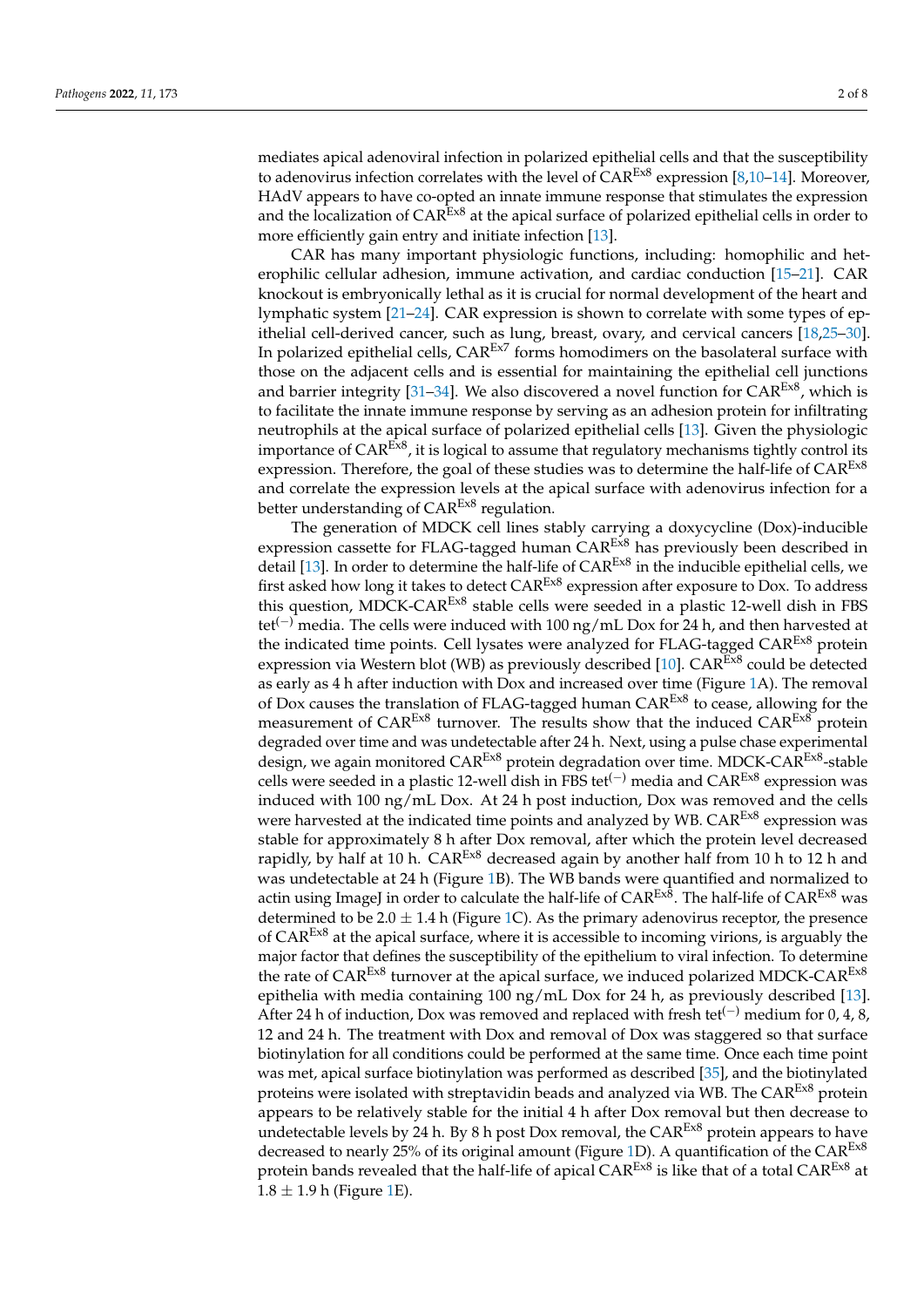<span id="page-4-0"></span>

Figure 1. CAR<sup>Ex8</sup> has a half-life of approximately 2 h. MDCK cells that stably expressed FLAG-tagged  $CAR<sup>Ex8</sup>$  under the control of a doxycycline-sensitive promoter were seeded in a plastic 12-well dish in FBS tet<sup>(−)</sup> media. Cells were induced with 100 ng/mL doxycycline for 24 h. The doxycyclinecontaining media were then removed and replaced with standard FBS tet<sup>(-)</sup> culture media. (**A**). Cells were lysed at indicated time points before and after removal of Dox and the lysates were analyzed by Western blot (WB) using anti-FLAG or actin-specific primary antibodies. (B). Cells were lysed lysed at indicated time points post Dox removal and lysates were analyzed by WB. (**C**). CAREx8 at indicated time points post Dox removal and lysates were analyzed by WB. (**C**). CAREx8 bands bands were normalized to their corresponding actin bands and quantified using ImageJ. (**D**). were normalized to their corresponding actin bands and quantified using ImageJ. (**D**). MDCK-FLAG-WERE NOTHING WERE CONCREDING WHEN DRIVING AND GRAM-CARE IN THE CAREFORE MEMBRANES. AT 24 h post DOX TREATMENT, THE CAREFORE MEMBRANES. AT 24 h post DOX TREATMENT, THE CAREFORE MEMBRANES. AT 24 h post DOX TREATMENT, THE CAR  $CAR<sup>ExB</sup>$  were polarized on semipermeable membranes. At 24 h post Dox treatment, standard FBS tet<sup>(−)</sup> culture media were added and surface biotinylation was performed at indicated time points post Dox removal. Cells were then lysed and the lysates (actin) or isolated-biotinylated proteins (CAR<sup>Ex8</sup>, FLAG Ab) were analyzed via WB. (E). CAR<sup>Ex8</sup> bands were normalized to their corresponding actin bands and quantified using ImageJ. Error bars represent SEM. (\*  $p < 0.05$ ; \*\*  $p < 0.01$ ; One-Way ANOVA; N at least 3).

We conducted these studies in the MDCK epithelial cell line because of its extensive use in studies related to cell polarity  $[13,35,36]$  $[13,35,36]$  $[13,35,36]$ . These cells form well-defined junctions, are easy to cultivate, and are suitable for both 2D and 3D cultures [\[37\]](#page-9-0). However, the  $CAR<sup>Ex8</sup>$ half-life in an inducible MDCK stable cell line may present several limitations: (i) Lung and kidney epithelial cells may degrade proteins using different mechanisms or at different rates; (ii) The gene that encodes FLAG-tagged  $CAR^{\text{Ex8}}$  within the integrated inducible vector is human [\[38\]](#page-9-1). Thus, the species difference may result in differential recognition or degradation for endogenous CAR; (iii) Overexpression of this protein may overwhelm the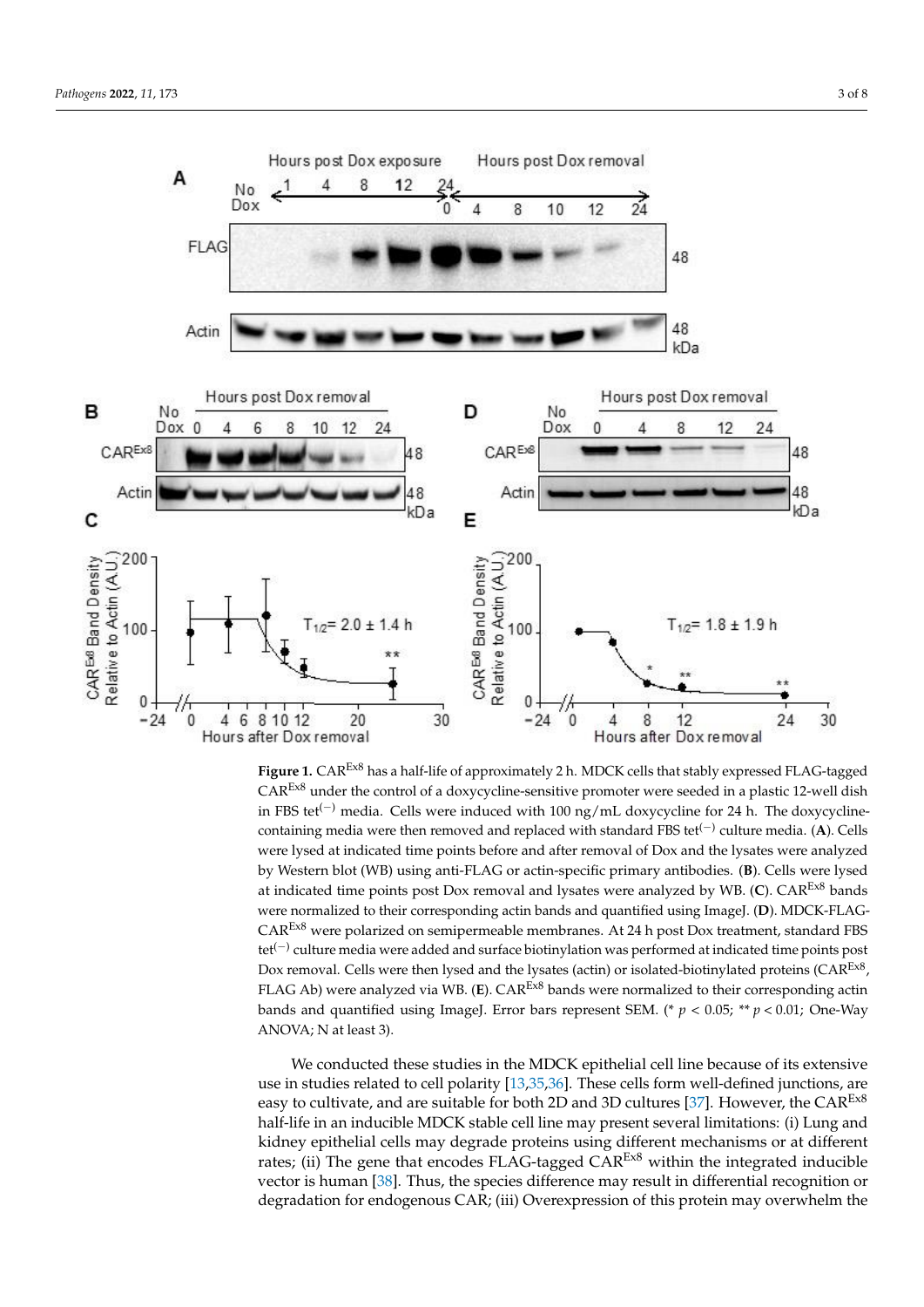cell's regulatory machinery; (iv) Residual mRNA from overexpression or Dox remaining<br>religion the cell may allow for continued protein translation despite the removal of Dou from within the cell may allow for continued protein translation despite the removal of Dox from whill the central diverse continued protein transmitted tespite the removal of Box from the media, possibly altering the time frame of degradation; and (v) The FLAG-tag on the protein may disturb or alter the rate of protein degradation. To address these limitations and confirm that the MDCK-CAR<sup>Ex8</sup>-stable cell line was an appropriate model system, the half-life of endogenous  $CAR<sup>Ex8</sup>$  was also determined in the Calu-3 cell line, a well-In the thing and the contract of the studied human lung adenocarcinoma cell line able to polarize into an epithelium. This was accomplished by inhibiting protein synthesis in Calu-3 cells with 30 μg/mL cycloheximide treatment for increasing periods of time prior to epithelial cell lysis. The epithelia were then lysed and the total cellular levels of  $CAR^{Ex8}$  were measured by WB using  $CAR^{Ex8}$ -specific Ab (5678p, University of Iowa), relative to actin (Figure [2A](#page-5-0)). The half-life of 2.4 h  $\pm$  0.05 h obtained for endogenous  $CAR^{Ex8}$  in Calu-3 cells was similar to the half-life found for  $CAR<sup>Ex8</sup>$  in the MDCK-stable [ce](#page-5-0)ll lines (Figure 2B).

<span id="page-5-0"></span>

Figure 2.  $CAR<sup>Ex8</sup>$  has a half-life of approximately 2 h. (A) Calu-3 cells were treated with 30  $\mu$ g/mL cycloheximide. The cells were lysed at the times indicated post cycloheximide addition and analyzed by WB using a CAR<sup>Ex8</sup>-specific primary antibody (5678p) or actin (loading control). (**B**) Quantification of CAR<sup>Ex8</sup> bands normalized to actin. Error bars represent SEM. (\*  $p < 0.05$ ; \*\*  $p < 0.01$ ; \*\*\*  $p < 0.001$ ; One-Way ANOVA; N at least 3).

The induction of MDCK CAR<sup>Ex8</sup>-stable cells with Dox increased the expression of  $CAR<sup>Ex8</sup>$  (Figure 1[\) a](#page-4-0)nd correspondingly increased the adenovirus infection of polarized epithelial cells  $[13]$ . The removal of Dox reverted the cells back to a state in which no FLAG-tagged CAR<sup>Ex8</sup> could be detected (Figure [1\)](#page-4-0), and background levels of  $CAR<sup>Ex8</sup>$  were very low [\[13,](#page-8-1)[39\]](#page-9-2). Thus, we hypothesized that the susceptibility of the MDCK epithelium to apical HAdV5 transduction would decrease at the same rate as  $CAR<sup>E<sub>x8</sub></sup>$  degradation. To test this, polarized MDCK CAR<sup>Ex8</sup>-stable cells were induced with 100 ng/mL Dox for 24 h. After 24 h of induction, Dox was removed and replaced with fresh tet<sup> $(-)$ </sup> medium for 0, 4, 6, 6, 8, 10, 12 and 24 h. The treatment with Dox and removal of Dox were staggered so that 8, 10, 12 and 24 h. The treatment with Dox and removal of Dox were staggered so that the the β-galactosidase assay for all conditions could be performed at the same time. Once β-galactosidase assay for all conditions could be performed at the same time. Once each time point was met, the apical surfaces of epithelia were inoculated with a recombinant adenovirus carrying the β-galactosidase reporter gene (HAdV5-β-Gal; MOI 100, University of Iowa Vector Core, Iowa City, IA, USA) for 1 h, as previously described [\[13\]](#page-8-1). The apical surface was then washed, and β-galactosidase activity was analyzed 24 h later to determine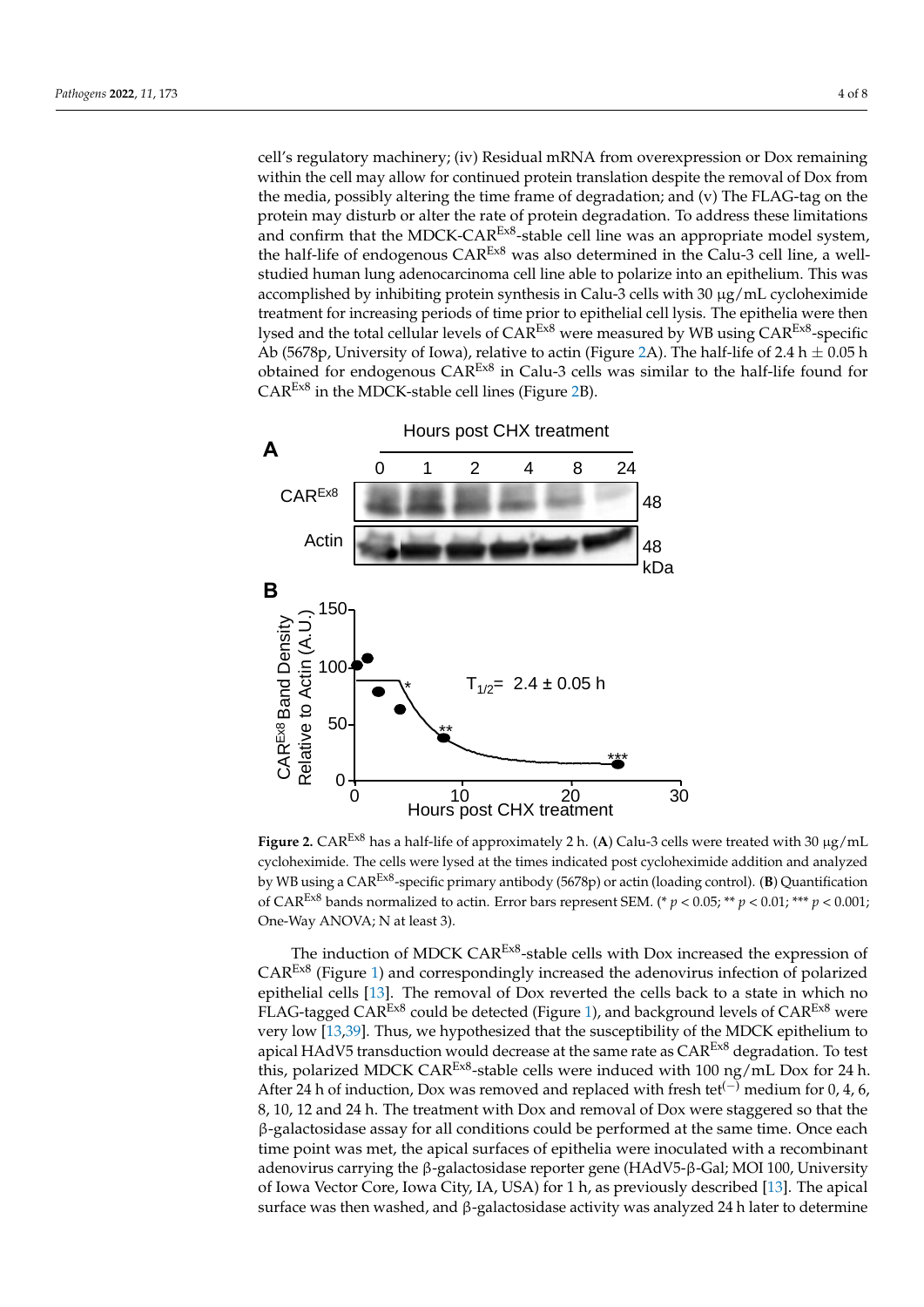AdV transduction as [desc](#page-8-10)ribed [35]. The results show a significant decrease in AdV5 transduction ([Fi](#page-6-0)gure 3) that corresponds well with the decrease in  $CAR<sup>E<sub>x8</sub></sup>$  protein levels ([Fig](#page-4-0)ure 1). These results indicate that  $CAR^{\text{Ex8}}$  localized at the apical surface of polarized epithelia acts as the primary receptor for adenoviruses. Our data also confirm that the presence of apical CAR<sup>Ex8</sup> is one of the primary factors determining the susceptibility of a polarized epithelium to HAdV infection [\[13\]](#page-8-1).

<span id="page-6-0"></span>

**Figure 3.** Adenovirus transduction decreases as CAREx8 degrades. MDCK-FLAG-CAREx8 were **Figure 3.** Adenovirus transduction decreases as CAREx8 degrades. MDCK-FLAG-CAREx8 were seeded and polarized in FBS tet<sup>(-)</sup> media. The cells were then treated with 100 ng/mL Dox for 24 h. At 24 h post treatment, the doxycycline-containing media were removed and replaced with standard FBS tet<sup>(-)</sup> culture media. At 4, 6, 8, 10, 12, and 24 h post dox removal, cells were transduced with AdV-β-Gal. AdV transduction was analyzed by β-galactosidase assay after 24 h. Error bars indicate AdV-β-Gal. AdV transduction was analyzed by β-galactosidase assay after 24 h. Error bars indicate standard error of the mean. (\*\*\*\*  $p < 0.0001$ ; One-Way ANOVA; N = 3).

Overall, this work highlights the potential importance of targeting  $CAR<sup>Ex8</sup>$  as a means of preventing HAdV infection [\[14\]](#page-8-0). Protein turnover plays an important role in all cellular of preventing HAdV infection [14]. Protein turnover plays an important role in all cellular processes. Therefore, knowing the rate at which a protein is degraded can have significant implications for the advancement of directed therapeutics in treating many diseases. In instances where there are several different isoforms of a protein, with the differential localization of each separate isoform, and a varied amount of each isoform under standard cellular conditions, knowing the half-life of each isoform could provide an insight into cellular conditions, knowing the half-life of each isoform could provide an insight into protein function and regulation. Protein degradation is usually a first-order reaction; thus, protein function and regulation. Protein degradation is usually a first-order reaction; thus, the half-lives of CAR<sup>Ex8</sup> in different cell lines were analyzed using a plateau followed by a one-phase exponential decay [\[40,](#page-9-3)[41\]](#page-9-4). Protein half-lives differ from protein to protein. In mammalian cells, the global median protein half-life is  $~46$  h [\[42\]](#page-9-5). The localization of protein within a polarized epithelium may play a significant role in a protein's half-life. a protein within a polarized epithelium may play a significant role in a protein's half-life.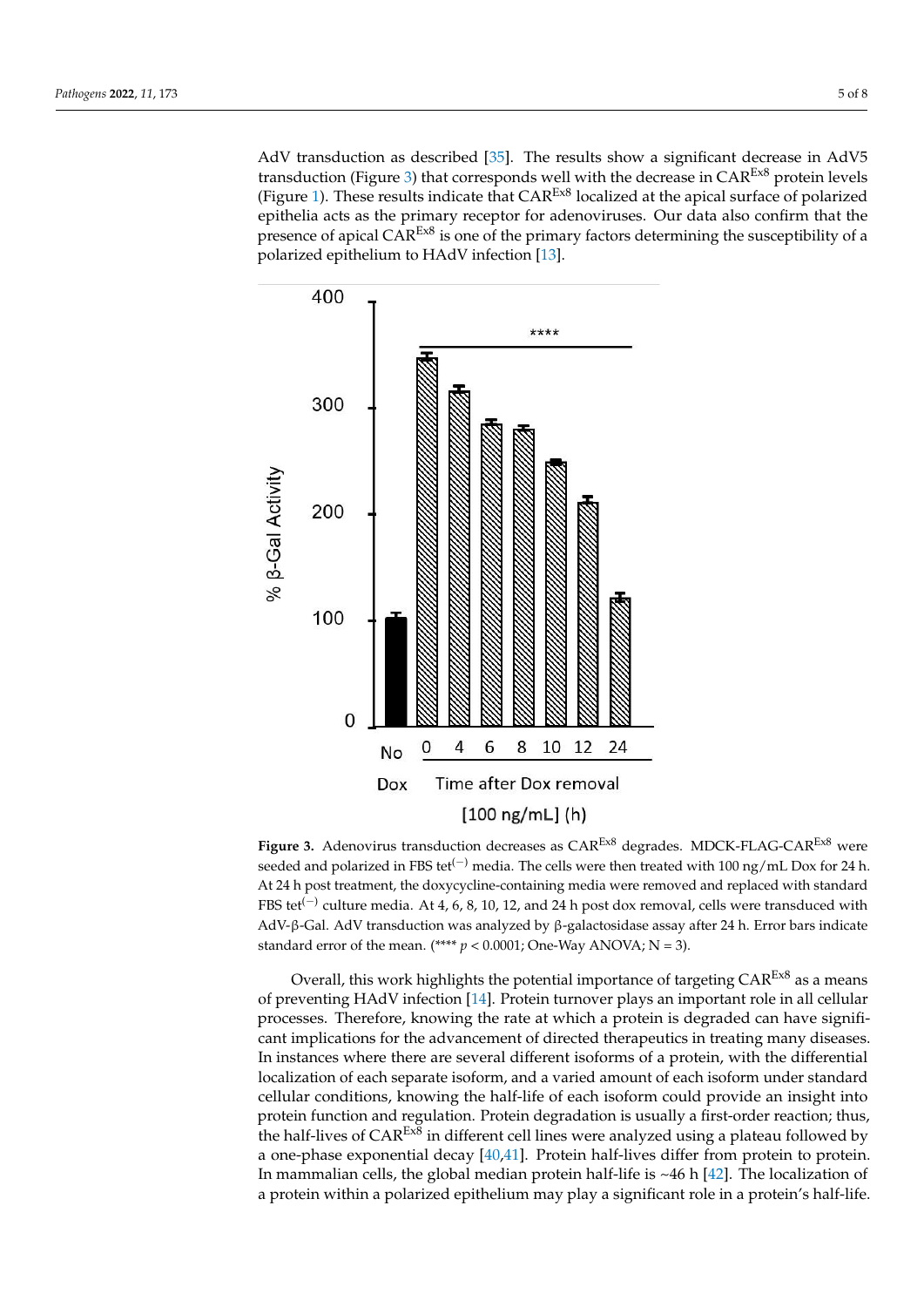Apical proteins have been shown to have half-lives ranging from  $\sim$ 1 h to  $\sim$ 24 h and global analysis conferred that plasma membrane proteins can have half-lives of 100 h or shorter half-lives of <4 h [\[43](#page-9-6)[–46\]](#page-9-7). Our data showed that the half-life curves contained a plateau followed by a one-phase decay. The plateau principle is applied to biological systems when a drug is being administered continuously or at steady intervals, which can affect cellular functions. It also applies to endogenous cases, such as protein abundance in response to a hormone. In our case, our cells were exposed to a continuous amount of Dox for a 24 h time frame. Dox induced the expression of mRNA transcripts. Once the Dox was removed, we hypothesized that the plateau effect was caused by residual mRNA being translated after Dox removal. Additionally, CAREx8 was shown to be negatively regulated by the scaffolding protein MAGI-1 [\[10,](#page-7-8)[47\]](#page-9-8). This could account for decreased protein stability, and thus a relatively short half-life. The short half-life of  $CAR^{\text{Ex8}}$  may also be a consequence of the protein's native physiological role in neutrophil transmigration, a process that only requires CAR<sup>Ex8</sup> to be expressed in short, transient bursts.

In summary, our findings demonstrate that apical CAREx8 has a half-life of approximately 2 h and that the residence of  $CAR<sup>ExB</sup>$  at the apical surface is a major factor in determining the susceptibility of an epithelium to HAdV infection. These data suggest that novel methods to enhance the downregulation of the primary apical adenovirus receptor, such as targeting MAGI-1, would work in a reasonably short time frame and, similarly, be reversible in a relatively short time frame [\[14\]](#page-8-0). This may lead to a novel class of antivirals that decrease the apical viral infection of epithelia.

**Author Contributions:** Conceptualization, P.K.L.N., J.M.R., M.S.A., T.L.B., R.Y., P.S., V.S., K.J.D.A.E. and A.O.K.; methodology, P.K.L.N., J.M.R., M.S.A., T.L.B., R.Y. and P.S.; supervision, V.S., K.J.D.A.E. and A.O.K.; funding acquisition, K.J.D.A.E. and A.O.K.; writing, P.K.L.N., J.M.R., K.J.D.A.E. and A.O.K. All authors have read and agreed to the published version of the manuscript.

**Funding:** This work was funded by the National Institute of Allergy and Infectious Diseases of the National Institutes of Health under award number R01AI127816.

**Conflicts of Interest:** The authors declare no conflict of interest. The funders had no role in the design of the study; in the collection, analyses, or interpretation of data; in the writing of the manuscript, or in the decision to publish the results.

## **References**

- <span id="page-7-0"></span>1. Tregoning, J.S.; Schwarze, J. Respiratory viral infections in infants: Causes, clinical symptoms, virology, and immunology. *Clin. Microbiol. Rev.* **2010**, *23*, 74–98. [\[CrossRef\]](http://doi.org/10.1128/CMR.00032-09) [\[PubMed\]](http://www.ncbi.nlm.nih.gov/pubmed/20065326)
- <span id="page-7-1"></span>2. Vareille, M.; Kieninger, E.; Edwards, M.R.; Regamey, N. The airway epithelium: Soldier in the fight against respiratory viruses. *Clin. Microbiol. Rev.* **2011**, *24*, 210–229. [\[CrossRef\]](http://doi.org/10.1128/CMR.00014-10) [\[PubMed\]](http://www.ncbi.nlm.nih.gov/pubmed/21233513)
- <span id="page-7-2"></span>3. William, S.M.; Wold, M.S.H. Adenoviruses. In *Fields Virology*; David, M., Knipe, P.M.H., Eds.; Lippincott Williams and Wilkins: Philadelphia, PA, USA, 2007; Volume 2, pp. 2395–2436.
- <span id="page-7-3"></span>4. Robinson, C.M.; Singh, G.; Lee, J.Y.; Dehghan, S.; Rajaiya, J.; Liu, E.B.; Yousuf, M.A.; Betensky, R.A.; Jones, M.S.; Dyer, D.W.; et al. Molecular evolution of human adenoviruses. *Sci. Rep.* **2013**, *3*, 1812. [\[CrossRef\]](http://doi.org/10.1038/srep01812) [\[PubMed\]](http://www.ncbi.nlm.nih.gov/pubmed/23657240)
- <span id="page-7-4"></span>5. Arnberg, N. Adenovirus receptors: Implications for targeting of viral vectors. *Trends Pharmacol. Sci.* **2012**, *33*, 442–448. [\[CrossRef\]](http://doi.org/10.1016/j.tips.2012.04.005) [\[PubMed\]](http://www.ncbi.nlm.nih.gov/pubmed/22621975)
- 6. Berk, A. Adenoviridae: The Viruses and Their Replication. In *Fields Virology*, 5th ed.; Howley, D.K.A.P., Ed.; Lippincott Williams and Wilkins: Philadelphia, PA, USA, 2007; Volume 2.
- <span id="page-7-5"></span>7. Kremer, E.J.; Nemerow, G.R. Adenovirus tales: From the cell surface to the nuclear pore complex. *PLoS Pathog.* **2015**, *11*, e1004821. [\[CrossRef\]](http://doi.org/10.1371/journal.ppat.1004821) [\[PubMed\]](http://www.ncbi.nlm.nih.gov/pubmed/26042599)
- <span id="page-7-6"></span>8. Excoffon, K.J.; Gansemer, N.D.; Mobily, M.E.; Karp, P.H.; Parekh, K.R.; Zabner, J. Isoform-specific regulation and localization of the coxsackie and adenovirus receptor in human airway epithelia. *PLoS ONE* **2010**, *5*, e9909. [\[CrossRef\]](http://doi.org/10.1371/journal.pone.0009909)
- <span id="page-7-7"></span>9. Excoffon, K.J.; Bowers, J.R.; Sharma, P. Alternative splicing of viral receptors: A review of the diverse morphologies and physiologies of adenoviral receptors. *Recent Res. Dev. Virol.* **2014**, *9*, 1–24.
- <span id="page-7-8"></span>10. Kolawole, A.O.; Sharma, P.; Yan, R.; Lewis, K.J.; Xu, Z.; Hostetler, H.A.; Ashbourne Excoffon, K.J. The PDZ1 and PDZ3 domains of MAGI-1 regulate the eight-exon isoform of the coxsackievirus and adenovirus receptor. *J. Virol.* **2012**, *86*, 9244–9254. [\[CrossRef\]](http://doi.org/10.1128/JVI.01138-12)
- 11. Sharma, P.; Kolawole, A.O.; Core, S.B.; Kajon, A.E.; Excoffon, K.J. Sidestream smoke exposure increases the susceptibility of airway epithelia to adenoviral infection. *PLoS ONE* **2012**, *7*, e49930. [\[CrossRef\]](http://doi.org/10.1371/journal.pone.0049930)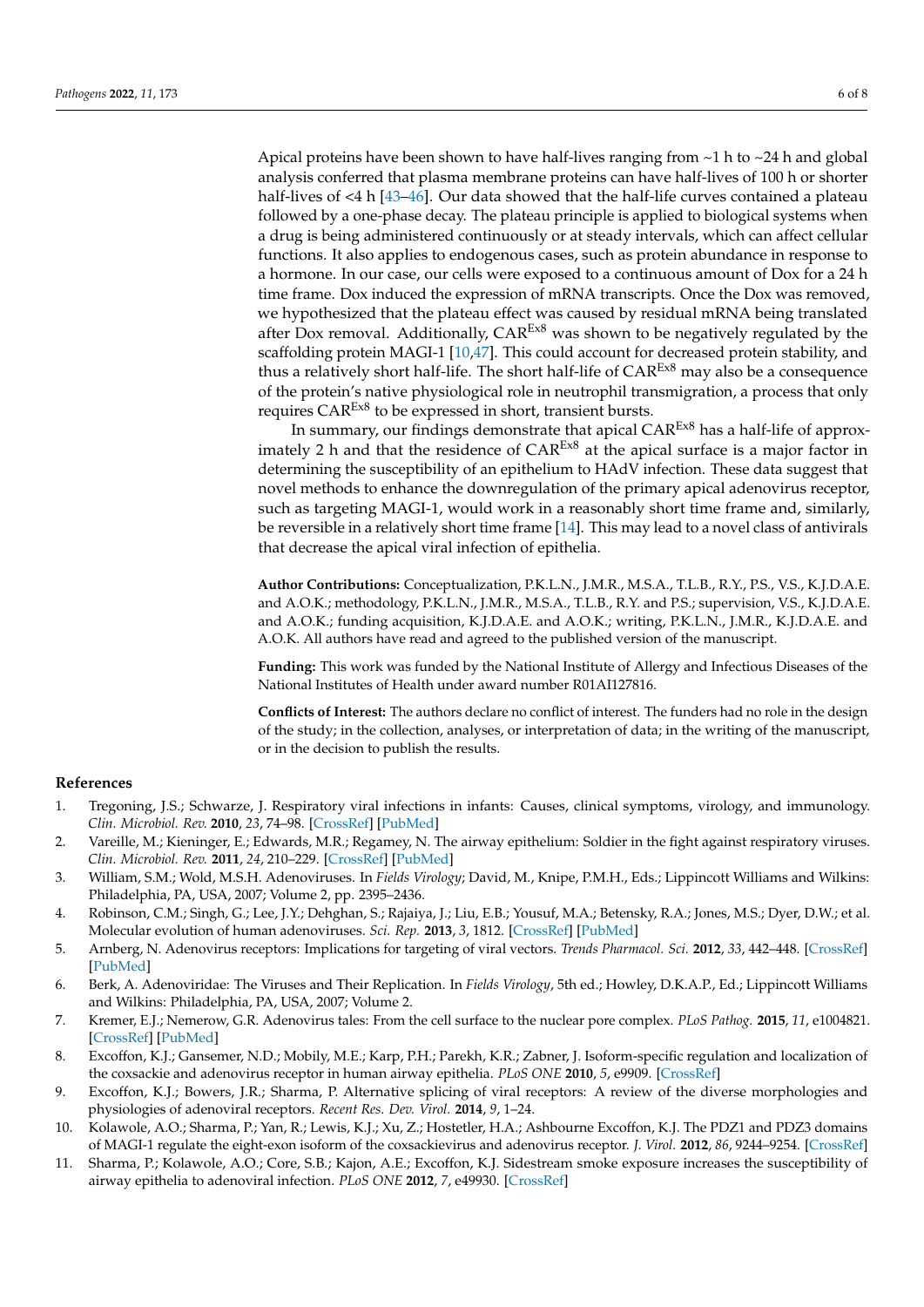- 12. Sharma, P.; Kolawole, A.O.; Wiltshire, S.M.; Frondorf, K.; Excoffon, K.J. Accessibility of the coxsackievirus and adenovirus receptor and its importance in adenovirus gene transduction efficiency. *J. Gen. Virol.* **2012**, *93*, 155–158. [\[CrossRef\]](http://doi.org/10.1099/vir.0.036269-0)
- <span id="page-8-1"></span>13. Kotha, P.L.; Sharma, P.; Kolawole, A.O.; Yan, R.; Alghamri, M.S.; Brockman, T.L.; Gomez-Cambronero, J.; Excoffon, K.J. Adenovirus entry from the apical surface of polarized epithelia is facilitated by the host innate immune response. *PLoS Pathog.* **2015**, *11*, e1004696. [\[CrossRef\]](http://doi.org/10.1371/journal.ppat.1004696) [\[PubMed\]](http://www.ncbi.nlm.nih.gov/pubmed/25768646)
- <span id="page-8-0"></span>14. Alghamri, M.S.; Sharma, P.; Williamson, T.L.; Readler, J.M.; Yan, R.; Rider, S.D., Jr.; Hostetler, H.A.; Cool, D.R.; Kolawole, A.O.; Excoffon, K. MAGI-1 PDZ2 Domain Blockade Averts Adenovirus Infection via Enhanced Proteolysis of the Apical Coxsackievirus and Adenovirus Receptor. *J. Virol.* **2021**, *95*, e0004621. [\[CrossRef\]](http://doi.org/10.1128/JVI.00046-21) [\[PubMed\]](http://www.ncbi.nlm.nih.gov/pubmed/33762416)
- <span id="page-8-2"></span>15. Zen, K.; Liu, Y.; McCall, I.C.; Wu, T.; Lee, W.; Babbin, B.A.; Nusrat, A.; Parkos, C.A. Neutrophil migration across tight junctions is mediated by adhesive interactions between epithelial coxsackie and adenovirus receptor and a junctional adhesion molecule-like protein on neutrophils. *Mol. Biol. Cell* **2005**, *16*, 2694–2703. [\[CrossRef\]](http://doi.org/10.1091/mbc.e05-01-0036) [\[PubMed\]](http://www.ncbi.nlm.nih.gov/pubmed/15800062)
- 16. Witherden, D.A.; Verdino, P.; Rieder, S.E.; Garijo, O.; Mills, R.E.; Teyton, L.; Fischer, W.H.; Wilson, I.A.; Havran, W.L. The junctional adhesion molecule JAML is a costimulatory receptor for epithelial gammadelta T cell activation. *Science* **2010**, *329*, 1205–1210. [\[CrossRef\]](http://doi.org/10.1126/science.1192698) [\[PubMed\]](http://www.ncbi.nlm.nih.gov/pubmed/20813954)
- 17. Verdino, P.; Witherden, D.A.; Havran, W.L.; Wilson, I.A. The molecular interaction of CAR and JAML recruits the central cell signal transducer PI3K. *Science* **2010**, *329*, 1210–1214. [\[CrossRef\]](http://doi.org/10.1126/science.1187996)
- <span id="page-8-5"></span>18. Ortiz-Zapater, E.; Santis, G.; Parsons, M. CAR: A key regulator of adhesion and inflammation. *Int. J. Biochem. Cell Biol.* **2017**, *89*, 1–5. [\[CrossRef\]](http://doi.org/10.1016/j.biocel.2017.05.025)
- 19. Walters, R.W.; Freimuth, P.; Moninger, T.O.; Ganske, I.; Zabner, J.; Welsh, M.J. Adenovirus fiber disrupts CAR-mediated intercellular adhesion allowing virus escape. *Cell* **2002**, *110*, 789–799. [\[CrossRef\]](http://doi.org/10.1016/S0092-8674(02)00912-1)
- 20. Kallewaard, N.L.; Zhang, L.; Chen, J.W.; Guttenberg, M.; Sanchez, M.D.; Bergelson, J.M. Tissue-specific deletion of the coxsackievirus and adenovirus receptor protects mice from virus-induced pancreatitis and myocarditis. *Cell Host Microbe* **2009**, *6*, 91–98. [\[CrossRef\]](http://doi.org/10.1016/j.chom.2009.05.018)
- <span id="page-8-3"></span>21. Mirza, M.; Pang, M.F.; Zaini, M.A.; Haiko, P.; Tammela, T.; Alitalo, K.; Philipson, L.; Fuxe, J.; Sollerbrant, K. Essential role of the coxsackie- and adenovirus receptor (CAR) in development of the lymphatic system in mice. *PLoS ONE* **2012**, *7*, e37523. [\[CrossRef\]](http://doi.org/10.1371/journal.pone.0037523)
- 22. Asher, D.R.; Cerny, A.M.; Weiler, S.R.; Horner, J.W.; Keeler, M.L.; Neptune, M.A.; Jones, S.N.; Bronson, R.T.; Depinho, R.A.; Finberg, R.W. Coxsackievirus and adenovirus receptor is essential for cardiomyocyte development. *Genesis* **2005**, *42*, 77–85. [\[CrossRef\]](http://doi.org/10.1002/gene.20127)
- 23. Chen, J.W.; Zhou, B.; Yu, Q.C.; Shin, S.J.; Jiao, K.; Schneider, M.D.; Baldwin, H.S.; Bergelson, J.M. Cardiomyocyte-specific deletion of the coxsackievirus and adenovirus receptor results in hyperplasia of the embryonic left ventricle and abnormalities of sinuatrial valves. *Circ. Res.* **2006**, *98*, 923–930. [\[CrossRef\]](http://doi.org/10.1161/01.RES.0000218041.41932.e3)
- <span id="page-8-4"></span>24. Lim, B.K.; Xiong, D.; Dorner, A.; Youn, T.J.; Yung, A.; Liu, T.I.; Gu, Y.; Dalton, N.D.; Wright, A.T.; Evans, S.M.; et al. Coxsackievirus and adenovirus receptor (CAR) mediates atrioventricular-node function and connexin 45 localization in the murine heart. *J. Clin. Investig.* **2008**, *118*, 2758–2770. [\[CrossRef\]](http://doi.org/10.1172/JCI34777) [\[PubMed\]](http://www.ncbi.nlm.nih.gov/pubmed/18636119)
- <span id="page-8-6"></span>25. Chen, Z.; Wang, Q.; Sun, J.; Gu, A.; Jin, M.; Shen, Z.; Qiu, Z.; Wang, J.; Wang, X.; Zhan, Z.; et al. Expression of the coxsackie and adenovirus receptor in human lung cancers. *Tumour Biol.* **2013**, *34*, 17–24. [\[CrossRef\]](http://doi.org/10.1007/s13277-012-0342-2)
- 26. Martin, T.A.; Watkins, G.; Jiang, W.G. The Coxsackie-adenovirus receptor has elevated expression in human breast cancer. *Clin. Exp. Med.* **2005**, *5*, 122–128. [\[CrossRef\]](http://doi.org/10.1007/s10238-005-0076-1) [\[PubMed\]](http://www.ncbi.nlm.nih.gov/pubmed/16284735)
- 27. Reimer, D.; Steppan, I.; Wiedemair, A.; Concin, N.; Hofstetter, G.; Marth, C.; Muller-Holzner, E.; Zeimet, A.G. Soluble isoforms but not the transmembrane form of coxsackie-adenovirus receptor are of clinical relevance in epithelial ovarian cancer. *Int. J. Cancer* **2007**, *120*, 2568–2575. [\[CrossRef\]](http://doi.org/10.1002/ijc.22580) [\[PubMed\]](http://www.ncbi.nlm.nih.gov/pubmed/17278108)
- 28. Giaginis, C.T.; Zarros, A.C.; Papaefthymiou, M.A.; Papadopouli, A.E.; Sfiniadakis, I.K.; Theocharis, S.E. Coxsackievirus and adenovirus receptor expression in human endometrial adenocarcinoma: Possible clinical implications. *World J. Surg. Oncol.* **2008**, *6*, 59. [\[CrossRef\]](http://doi.org/10.1186/1477-7819-6-59) [\[PubMed\]](http://www.ncbi.nlm.nih.gov/pubmed/18558015)
- 29. Dietel, M.; Hafner, N.; Jansen, L.; Durst, M.; Runnebaum, I.B. Novel splice variant CAR 4/6 of the coxsackie adenovirus receptor is differentially expressed in cervical carcinogenesis. *J. Mol. Med.* **2011**, *89*, 621–630. [\[CrossRef\]](http://doi.org/10.1007/s00109-011-0742-6)
- <span id="page-8-7"></span>30. Wang, Y.; Wang, S.; Bao, Y.; Ni, C.; Guan, N.; Zhao, J.; Salford, L.G.; Widegren, B.; Fan, X. Coxsackievirus and adenovirus receptor expression in non-malignant lung tissues and clinical lung cancers. *J. Mol. Histol.* **2006**, *37*, 153–160. [\[CrossRef\]](http://doi.org/10.1007/s10735-006-9055-4)
- <span id="page-8-8"></span>31. Morton, P.E.; Hicks, A.; Nastos, T.; Santis, G.; Parsons, M. CAR regulates epithelial cell junction stability through control of E-cadherin trafficking. *Sci. Rep.* **2013**, *3*, 2889. [\[CrossRef\]](http://doi.org/10.1038/srep02889)
- 32. Coyne, C.B.; Bergelson, J.M. CAR: A virus receptor within the tight junction. *Adv. Drug Deliv. Rev.* **2005**, *57*, 869–882. [\[CrossRef\]](http://doi.org/10.1016/j.addr.2005.01.007)
- 33. Cohen, C.J.; Shieh, J.T.; Pickles, R.J.; Okegawa, T.; Hsieh, J.T.; Bergelson, J.M. The coxsackievirus and adenovirus receptor is a transmembrane component of the tight junction. *Proc. Natl. Acad. Sci. USA* **2001**, *98*, 15191–15196. [\[CrossRef\]](http://doi.org/10.1073/pnas.261452898) [\[PubMed\]](http://www.ncbi.nlm.nih.gov/pubmed/11734628)
- <span id="page-8-9"></span>34. Excoffon, K. The coxsackievirus and adenovirus receptor: Virological and biological beauty. *FEBS Lett.* **2020**, *594*, 1828–1837. [\[CrossRef\]](http://doi.org/10.1002/1873-3468.13794) [\[PubMed\]](http://www.ncbi.nlm.nih.gov/pubmed/32298477)
- <span id="page-8-10"></span>35. Readler, J.M.; AlKahlout, A.S.; Kolawole, A.O.; Excoffon, K. Production of isoform-specific knockdown/knockout Madin-Darby canine kidney epithelial cells using CRISPR/Cas9. *MethodsX* **2020**, *7*, 101149. [\[CrossRef\]](http://doi.org/10.1016/j.mex.2020.101149) [\[PubMed\]](http://www.ncbi.nlm.nih.gov/pubmed/33304833)
- <span id="page-8-11"></span>36. Readler, J.M.; AlKahlout, A.S.; Sharma, P.; Excoffon, K. Isoform specific editing of the coxsackievirus and adenovirus receptor. *Virology* **2019**, *536*, 20–26. [\[CrossRef\]](http://doi.org/10.1016/j.virol.2019.07.018)